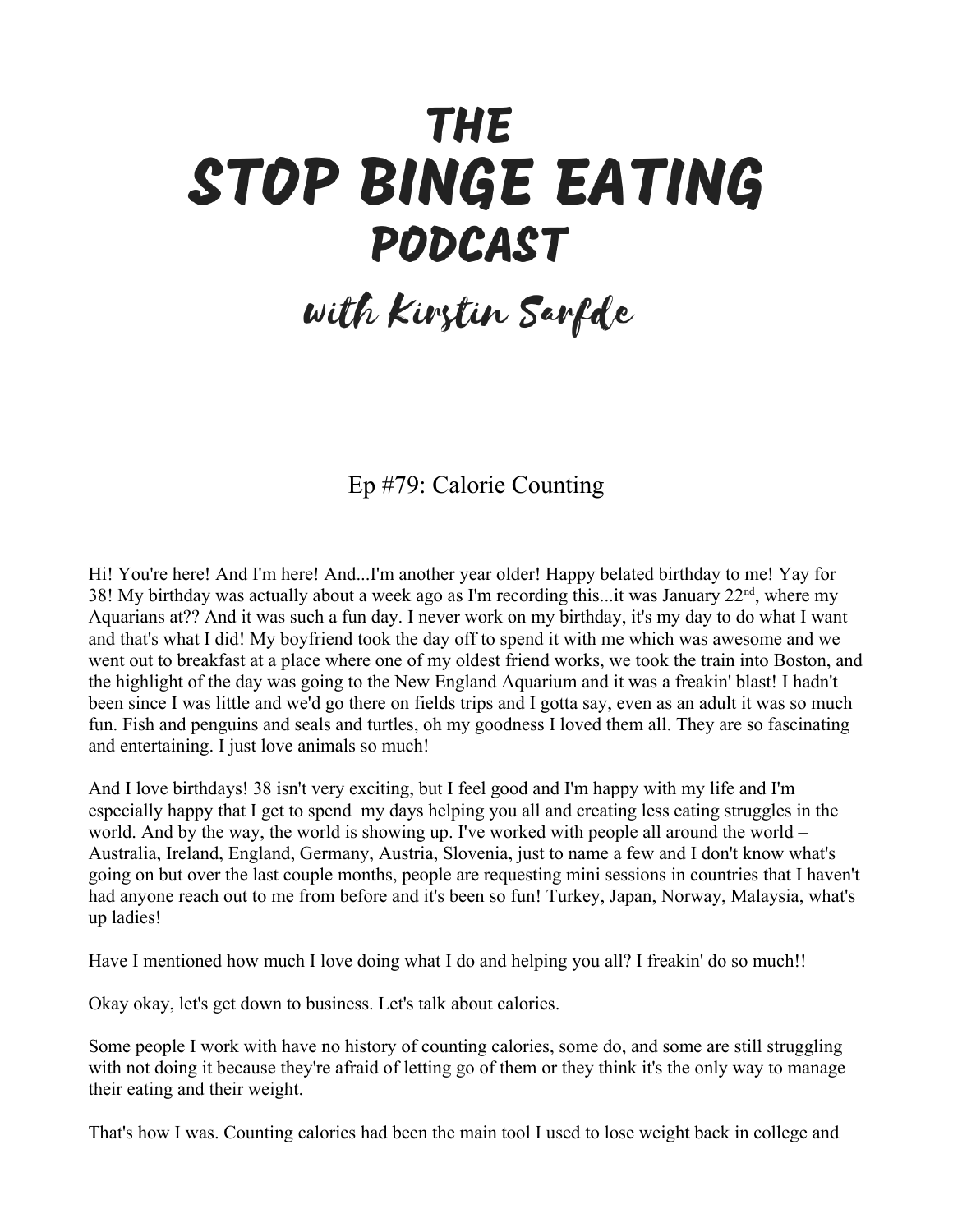for years after that, I continued counting off and on because I believed it was the way to lose weight. I also believed it would help keep me in check with my eating so I wouldn't binge. Basically, I was focused on what I was eating to try and help me not binge, which obviously isn't the way to do it and I now know it's actually all about managing thoughts and feelings as I've talked about in pretty much every episode of this podcast.

Like I said, my calorie counting started way back in college the first time I was ever serious about losing weight back in 2001.

I don't even know how I found out about calories or where I first learned about them, but I do remember getting my tips for eating and exercising from the health and fitness magazines I'd read while working out on the cardio machines at the gym. So maybe there? I don't know.

What I do remember is that I was being told over and over from different sources to not go below 1200 calories because we need that many to live and for our bodies to function properly. I also found a calorie calculator on the internet that would tell me how many calories to eat if I wanted to lose a pound a week given my age, weight, height, and activity level. I'm sure most of you have done one of those at one time or another!

I like math, so I was down to do some addition, and the calorie counting began.

During that time, I was using a website I found somehow, most likely recommended from one of those magazines, where I could input what I was eating and it would add up my calories.

I entered every single thing I ate. I was obsessed with it. Adding up my calories was how I determined what I'd eat and how much. I didn't go by my hunger, I went by the numbers.

I remember my roommate and best friend at the time questioning my obsession with keeping track of calories and I told her that if I didn't do it then I'd overeat.

Basically I thought I wouldn't be able to eat exactly what I need in order to lose weight if I wasn't being so systematic about it. I'd for sure eat too much and ruin my progress.

I didn't trust myself and I was so reliant on the math. This wasn't only during that period of time when I lost weight, that was just the beginning.

Throughout the years between 2002 and when I stopped counting calories a few years ago, I was off and on, sometimes not caring, sometimes caring very much. Maybe it depended on where my frequently fluctuating weight was at or just where my motivation was at.

What I do know is that I thought the best way for me to lose weight, maybe even the only way, was for me to count calories. It was the only thing that had successfully worked for me in the past and I had such a strong belief in it that no one could convince me otherwise....not that people were trying to convince me, but I'd hear things here and there about low-carb and how a calorie isn't a calorie and I didn't believe any of it.

Counting calories had worked for me that one time in college, and there were times I lost some weight doing it over the years, and I didn't know a better way to manage what I was eating and to manage my weight.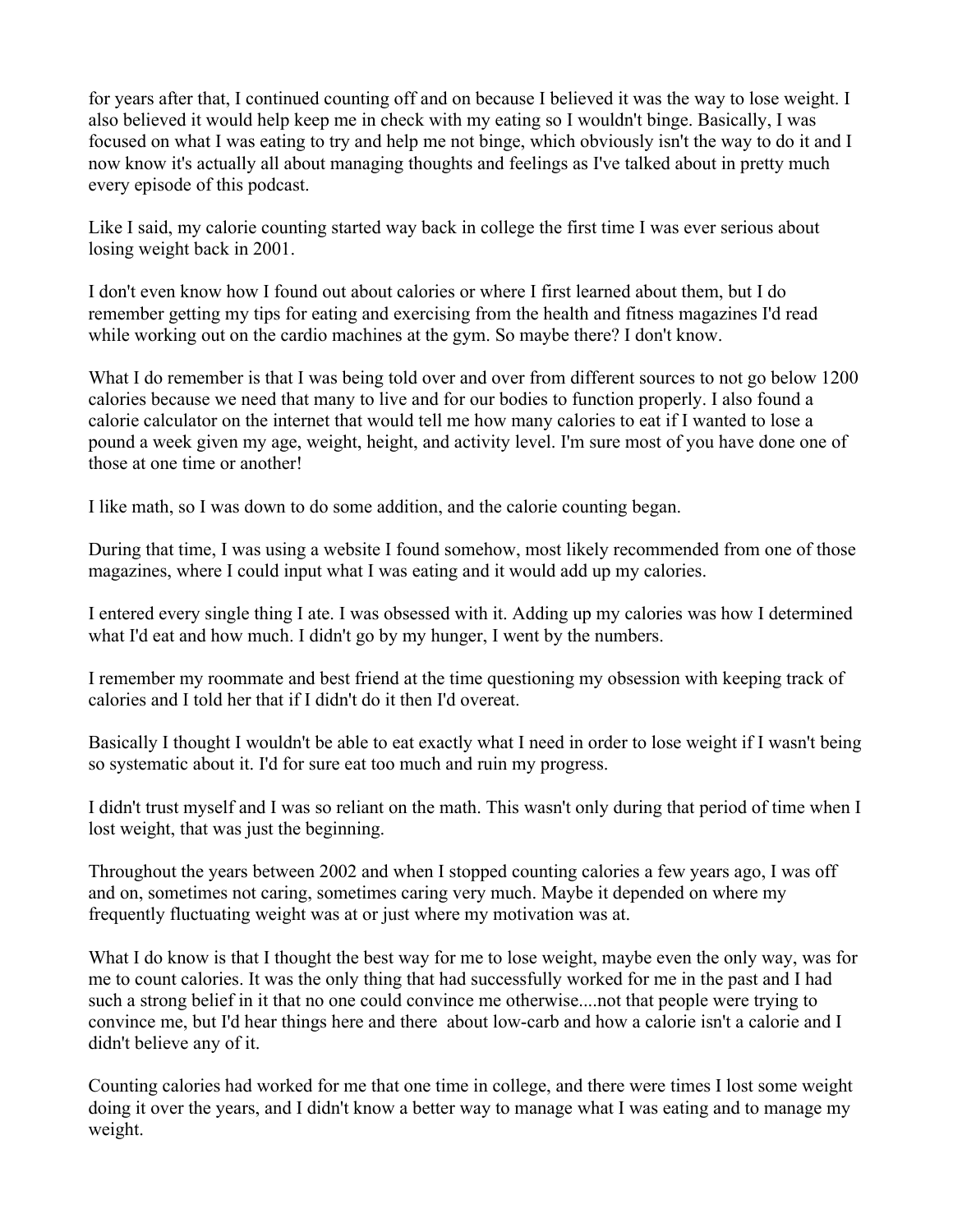But the thing about all of it was that I did not enjoy doing it. I didn't like being a slave to the numbers. I liked having the guideline to follow, it helped me feel secure in my choices, but I didn't like having those being the guidelines.

It wasn't how I wanted to be using my time and sometimes it was hassle, especially if I didn't have time to enter what I ate and was concerned about how much I was going to eat later, or I was with other people and I didn't want them to see me doing it, or if I wasn't able to find what I ate in the app, or if there were multiple results for the same food....which was the accurate one??

There was so much thought going into this and it was not where I wanted to put my thought.

So I'm so happy I found my way out and don't even consider them anymore.

In the last few years as my weight has been much more stable, there's been times when I've put on a little weight I've been able to take it off in a way that I like so much better than counting, there has been zero calorie counting. I have no idea how many calories I eat on a typical day, although I could easily calculate them, probably just from my own knowledge if I wanted to. But I don't. Because I like my life so much more when calories aren't part of the equation when I'm deciding what I want to eat.

And that's where I want to go with you in this episode. It's not about whether or not counting calories is an effective way to manage your eating or manage your weight. There's people out there who are diehard about calories like I used to be and there are people out there who don't give a crap about them like me now. I'm not going to get into that debate here.

This here, today, is about whether it's something you want to do.

Consider what you want and what works for you, and not just right now as you're still bingeing or wanting to manage your weight, but forever.

Do you want to count calories for the rest of your life? Most people tell me they don't when I ask them that.

It's not how they want to spend their time and energy – doing food math.

And when it comes to choosing how you want to handle your eating at this point in your life, I am always an advocate for eating the way you would be okay with eating for the rest of your life. Instead of counting calories until you get to your goal weight and then relying on your hunger and fullness, learn to rely on it now.

So if you don't want to be counting calories to know how much you should be eating, figure it out based on what your body tells you.

Because really, are the numbers we're given correct? Maybe, maybe not. I'm not going to get in to the debate about whether 1200 or 1500 or 2000 is the correct number of calories to eat. But what if a calculator tells you a number is right for you and your body disagrees? What if your unique body with it's unique composition would prefer more or less?

There's so much information out there, so many opinions so many studies, and so much contradiction.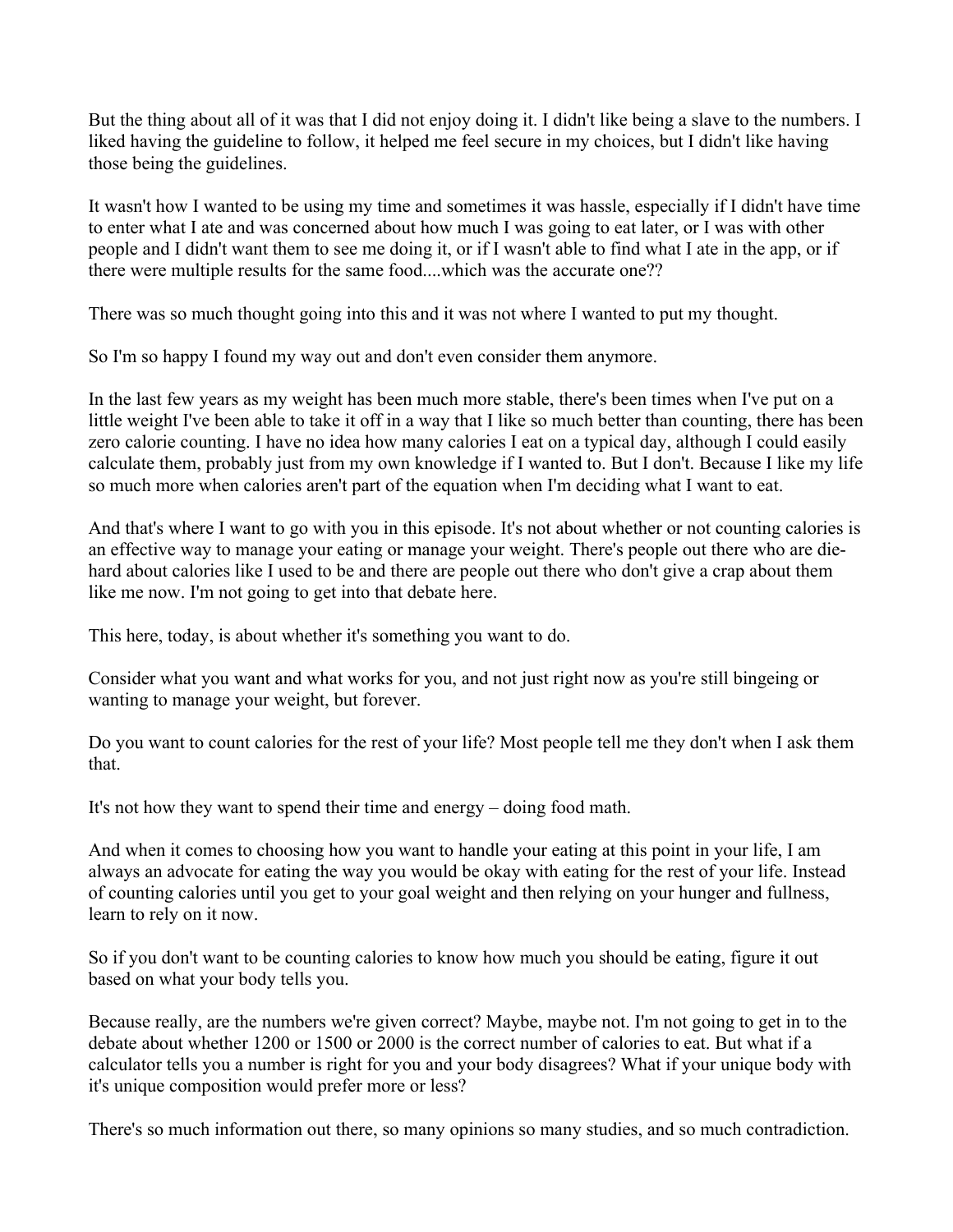What's really great about being a human and having all this knowledge and research available to us is that we get to choose what we believe. What sucks about is that we can get confused. How many calories is the right amount?

I used to think I knew the right amount when I was counting, but there were so many times when I'd eat that many and still feel hungry. Or I'd be too full. Because it depended on how hungry I was and what foods I was eating. It's not just the number that matters. 500 calories of potato chips is going to fill you up differently than 500 calories of a salad with chicken and full fat dressing. You'll be more full after eating the salad. Proteins, fats, simple carbs, and complex carbs all fill you up differently. You've probably noticed this for yourself. One of my favorite examples is cheesecake vs regular cake. How much regular cake could you eat vs how much cheesecake?

Back in my binge days, I bet I could eat several slices of a regular cake. But when it comes to cheesecake? I wouldn't get nearly as far. The cheesecake is way richer and more filling, and why? It has more fat and more protein. You might even eat the same amount of calories of each but you're still most likely going to get fuller on less calories eating the cheesecake than the regular one.

Calories are not all the same when it comes to filling you up.

Now, if you have been counting calories, how has it effected you personally? Has it helped with your binge eating and has it helped you to manage your eating?

For some people, myself included, it didn't really help all that much. It actually sometimes even led to binge eating.

If I went over my calories for the day, I'd just say screw the day, give up, and binge. This didn't always happen, but it happened a lot. I was all or nothing, either I stayed below my goal or I failed.

I was talking to one of my clients the other day about this and she was saying how much of a failure she'd feel like if she even went over by a few calories. Seeing it say she was five over didn't feel good at all. And I mean, come on, it's 5 calories! What does that even do??

And what about when you are approaching your goal for the day and you're feeling really hungry. Do you eat according to the numbers or according to your body? This question alone can cause so much confusion and indecision and stress.

Again, it can lead to going over your calorie goal if you choose your body and then how will you feel? Not so great probably.

You want to eat like a normal person. Do normal people count everything they eat? Do they see food as food or as a number?

If you want to rely on your body and not rely on math, there's going to come a time when you're going to have to make that transition. Will it be any easier to do it when you've hit your weight goal or when you've stopping bingeing? Maybe, but probably not. So why not just do it now if that's what you ultimately want to be doing?

You can't build trust unless you let go and actually practice trusting.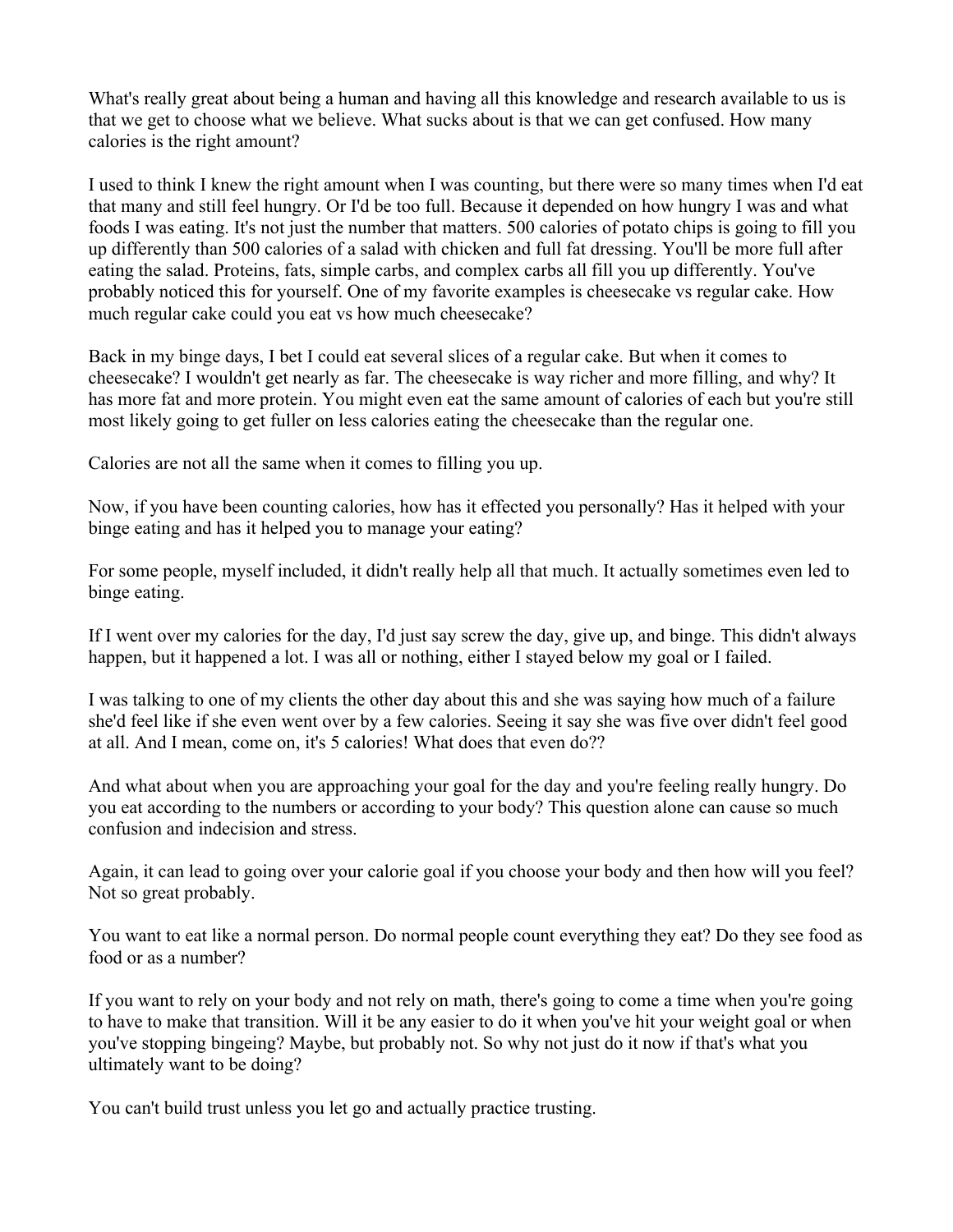From what I know, the best way to begin doing this is by trying to eat as nutritiously as possible. If you're eating mostly a diet of whole, natural foods like vegetables, healthy fats, unprocessed proteins, and limiting your sugar, flour, and simple carb intake, then it is unlikely you will gain a bunch of weight. I've known so many people who aren't naturally, genetically thin, who eat this way and are able to manage their weight effortlessly.

I personally prefer to pay attention to what types of foods I'm eating, when I'm eating, and how I'm feeling. For me, that is how I want to decide what and how much to eat. Not according to the numbers. To me, it actually feels less restrictive than going by calories. I don't have to worry about going over a number if I'm feeling hungrier than usual. I don't have debates about whether or not to eat because I have too few calories left or if I have a lot of calories left and I'm deciding whether to just eat for fun to use them up or not. I categorize my foods with simple labels like protein, fat, grain, starch, not 100 or 300 calories.

Yes it may be scary at first to let go of counting, but sometimes we gotta do the scary things if we want to change how we do things.

I know you may have a fear about not counting calories while you're still bingeing and not knowing exactly how many calories you're eating the day after a binge, but honestly, does it really matter? Has knowing this information helped you at all as you've tried to stop binge eating?

I know a lot of you pick a number to go by that's quite low the day after a binge and you end up restricting in a detrimental way that leaves you feeling far too hungry and can lead to another binge.

So what if you just forgot about the number, and planned out your day in way that will bring you back to normal. Whether you restrict or eat an adequate amount in the days after a binge, your body will eventually balance itself out. If you binge and then eat adequately the next few days, you're not going to continue to gain weight, that just doesn't make sense.

What it all comes down to is that whether you binge or not and whether you are trying to lose weight or not, however you're eating should be however you'd be okay with eating forever.

So is calorie counting effective? As a whole, the answer to that depends on who you ask and what research you read. But I think an even more important question is whether or not is it effective for you personally.

Do you like doing it or do you find it to be a hassle? Does it help you or hinder you? Does it actually make a difference with your binge eating or does it sometimes drive you into a binge? Do you want to do math with your food or do you want to see food as food?

There are so many different methods out there that are trying to teach you how to eat. People are counting calories, counting macros, using portioned containers, giving specific meals plans and menus, using ridiculous restrictions that you really don't want to follow.

What I say is, do what you want and do it now. Don't wait and don't let fear stop you. Decide what you want to be the deciding factors for your eating and practice eating that way now. Are you going to be perfect at it? Probably not, but you'll only get better if you try and if you're consistent.

Go do it.